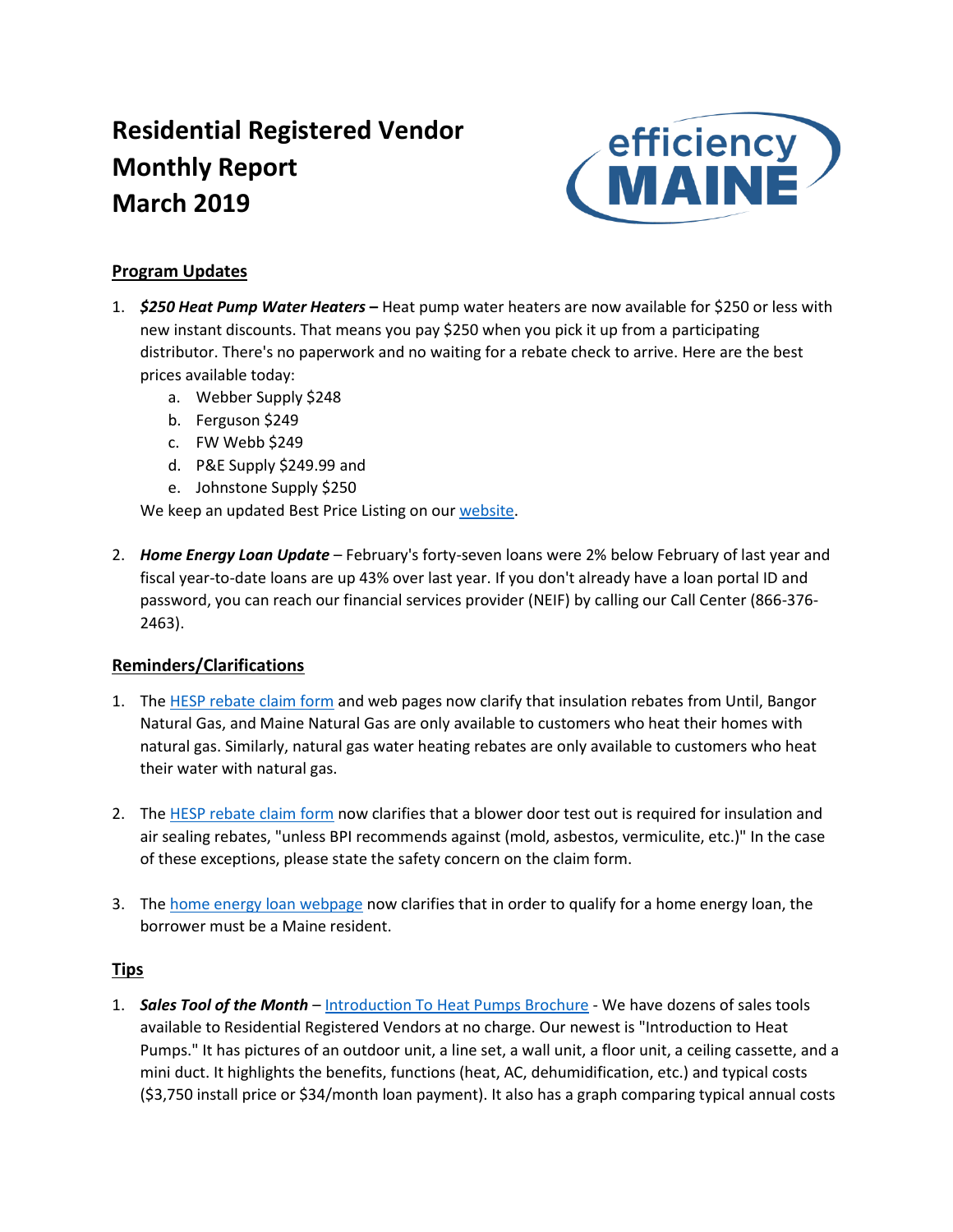of heating with heat pumps and a dozen other options. Note: though it briefly mentions a \$500 rebate, it doesn't cover any rebate details. This is intended to be used together with the Heat Pump [Rebate brochure.](https://www.efficiencymaine.com/docs/EM-Heat-Pump-TriFold_v2_Web.pdf) Hopefully this tool will help you help your customers. If you'd like us to send you free, professionally printed copies, please call 866-376-2463 or you can download them from the [web.](https://www.efficiencymaine.com/docs/Heat-Pump-Technology-Brochure.pdf)

- 2. *Rebate Processing Tip* **–** Providing the customer's email address and phone number helps us to contact them directly if there are issues with the claim. This helps us expedite payment.
- 3. *Tip from the Field –* Our inspectors have noticed that the largest reductions in air leakage are often associated with thorough attic air sealing. Accordingly, we recommend prioritizing the large leaks that are typically found around chimneys and over kitchens and bathrooms when evaluating homes for air sealing potential. Mapping out these locations before entering the attic can help focus efforts and maximize the benefits of an air sealing upgrade.

### **Fact of the Month:**

1. According to ENERGY STAR<sup>®</sup>, switching from an electric water heater to a heat pump water heater could save a four-person household more than \$3,000 over ten years.

| HESP Rebates – Last 12 Months             |      |                |              |                |              |      |          |          |            |            |       |       |
|-------------------------------------------|------|----------------|--------------|----------------|--------------|------|----------|----------|------------|------------|-------|-------|
|                                           | 2018 | 2018           | 2018         | 2018           | 2018         | 2018 | 2018     | 2018     | 2018       | 201        | 2019  | 2019  |
| Year:                                     |      |                |              |                |              |      |          |          |            | 8          |       |       |
| <b>HESP Rebate</b>                        | Mar  | Apr            | May          | Jun            | Jul          | Aug  | Sep      | Oct      | <b>Nov</b> | <b>Dec</b> | Jan   | Feb   |
| <b>Type</b>                               |      |                |              |                |              |      |          |          |            |            |       |       |
| Ductless Heat                             | 229  | 258            | 385          | 523            | 619          | 543  | 362      | 458      | 413        | 434        | 1,140 | 446   |
| Pump                                      |      |                |              |                |              |      |          |          |            |            |       |       |
| <b>Boiler</b>                             | 66   | 68             | 100          | 80             | 106          | 79   | 97       | 86       | 102        | 98         | 431   | 171   |
| Air Sealing                               | 99   | 85             | 86           | 73             | 91           | 70   | 70       | 63       | 81         | 89         | 248   | 135   |
| <b>Attic Insulation</b>                   | 67   | 54             | 47           | 6              | 59           | 52   | 41       | 50       | 62         | 72         | 228   | 112   |
| <b>Basement</b>                           | 34   | 40             | 25           | 5              | 45           | 37   | 28       | 38       | 40         | 65         | 153   | 89    |
| Insulation                                |      |                |              |                |              |      |          |          |            |            |       |       |
| Furnace                                   | 15   | 22             | 23           | 15             | 18           | 32   | 29       | 53       | 23         | 27         | 126   | 48    |
| Wall Insulation                           | 20   | 12             | 5            | 3              | 18           | 18   | 20       | 21       | 25         | 24         | 58    | 31    |
| Pellet Boiler                             | 2    | 3              | 3            | 1              | 2            | 2    | 2        | 6        | 6          | 3          | 10    | 5     |
| <b>Pellet Stove</b>                       | 7    | 6              | 9            | 4              | 10           | 8    | 10       | 35       | 48         | 22         | 208   | 24    |
| Wood Stove                                | 0    | $\overline{2}$ | 3            | $\overline{2}$ | 5            | 9    | 15       | 31       | 13         | 68         | 99    | 11    |
| Geothermal HP                             | 1    | 0              | $\mathbf{1}$ | $\overline{2}$ | $\mathbf{1}$ | 2    | $\Omega$ | $\Omega$ | 2          | 0          | 0     | 2     |
| <b>Total Measures</b><br><b>Installed</b> | 540  | 550            | 687          | 714            | 974          | 852  | 674      | 841      | 815        | 902        | 2,701 | 1,074 |

### **Home Energy Savings Program (HESP)**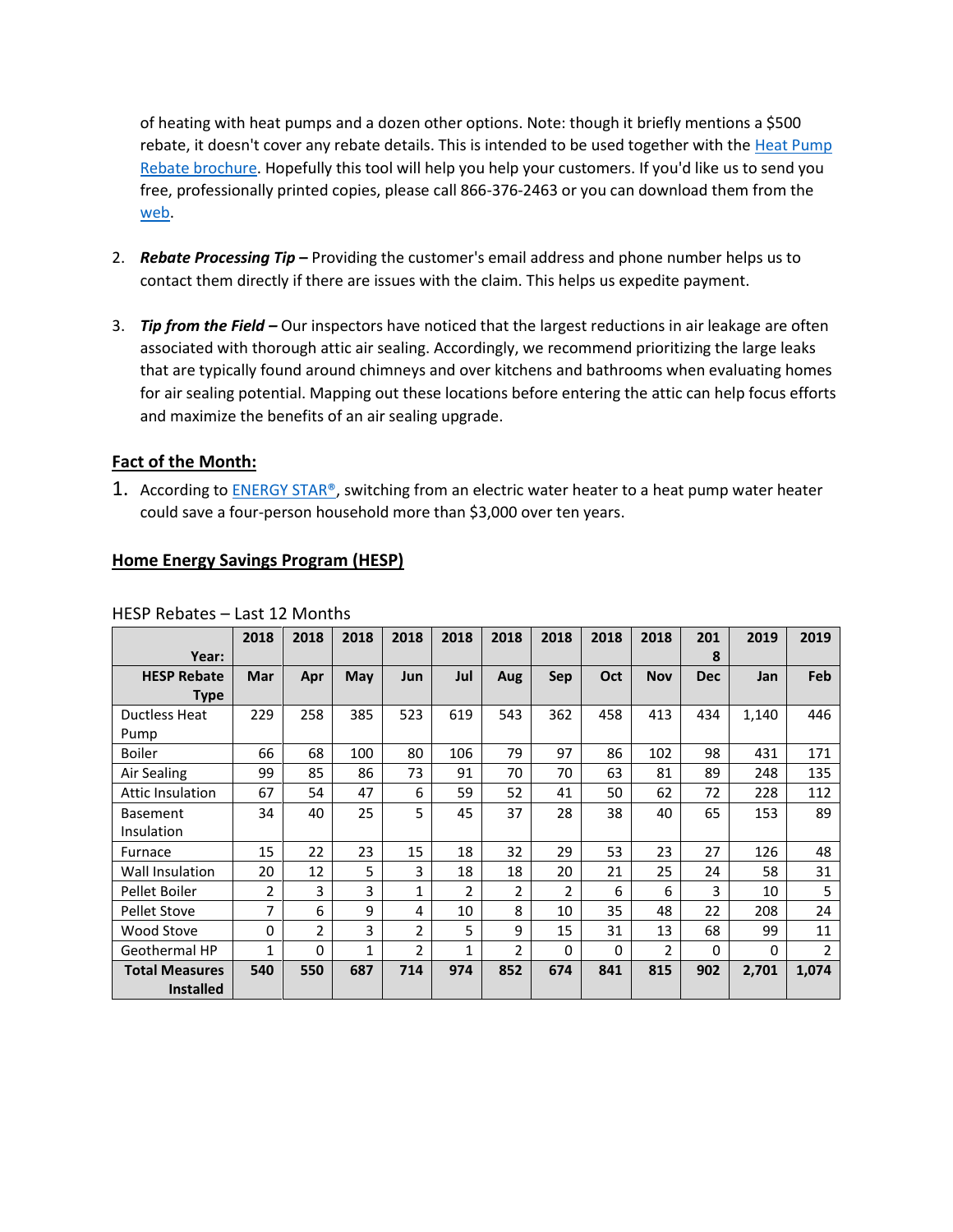

## HESP Year-Over-Year Comparison

(July 1 – February 28; EXCLUDED 2nd zone mini-split and whole house heat pumps)

| #             | <b>HESP Rebate Type</b>         | <b>FYTD 15</b> | <b>FYTD 16</b> | <b>FYTD 17</b> | <b>FYTD 18</b> | <b>FYTD 19</b> |
|---------------|---------------------------------|----------------|----------------|----------------|----------------|----------------|
| 1             | Ductless Heat Pump              | 4,847          | 3,732          | 3,477          | 3,678          | 4,492          |
| $\mathcal{P}$ | Air Sealing                     | 1,512          | 1,225          | 903            | 718            | 851            |
| 3             | <b>Boiler</b>                   | 634            | 538            | 629            | 604            | 1,181          |
| 4             | Attic Insulation                | 703            | 767            | 608            | 485            | 682            |
| 5             | <b>Basement Insulation</b>      | 557            | 437            | 351            | 270            | 500            |
| 6             | Furnace                         | 159            | 124            | 130            | 159            | 357            |
| 7             | <b>Wall Insulation</b>          | 135            | 170            | 173            | 125            | 218            |
| 8             | Pellet Boiler                   | 244            | 62             | 63             | 46             | 37             |
| 9             | Pellet Stove                    | 62             | 147            | 86             | 48             | 416            |
| 10            | Geothermal HP                   | 65             | 43             | 56             | 14             | 16             |
| 11            | <b>Wood Stove</b>               | 8              | 39             | 41             | 8              | 205            |
|               | <b>Total Measures Installed</b> | 8,926          | 7,284          | 6,517          | 6,155          | 8,955          |

## **Home Energy Loans**